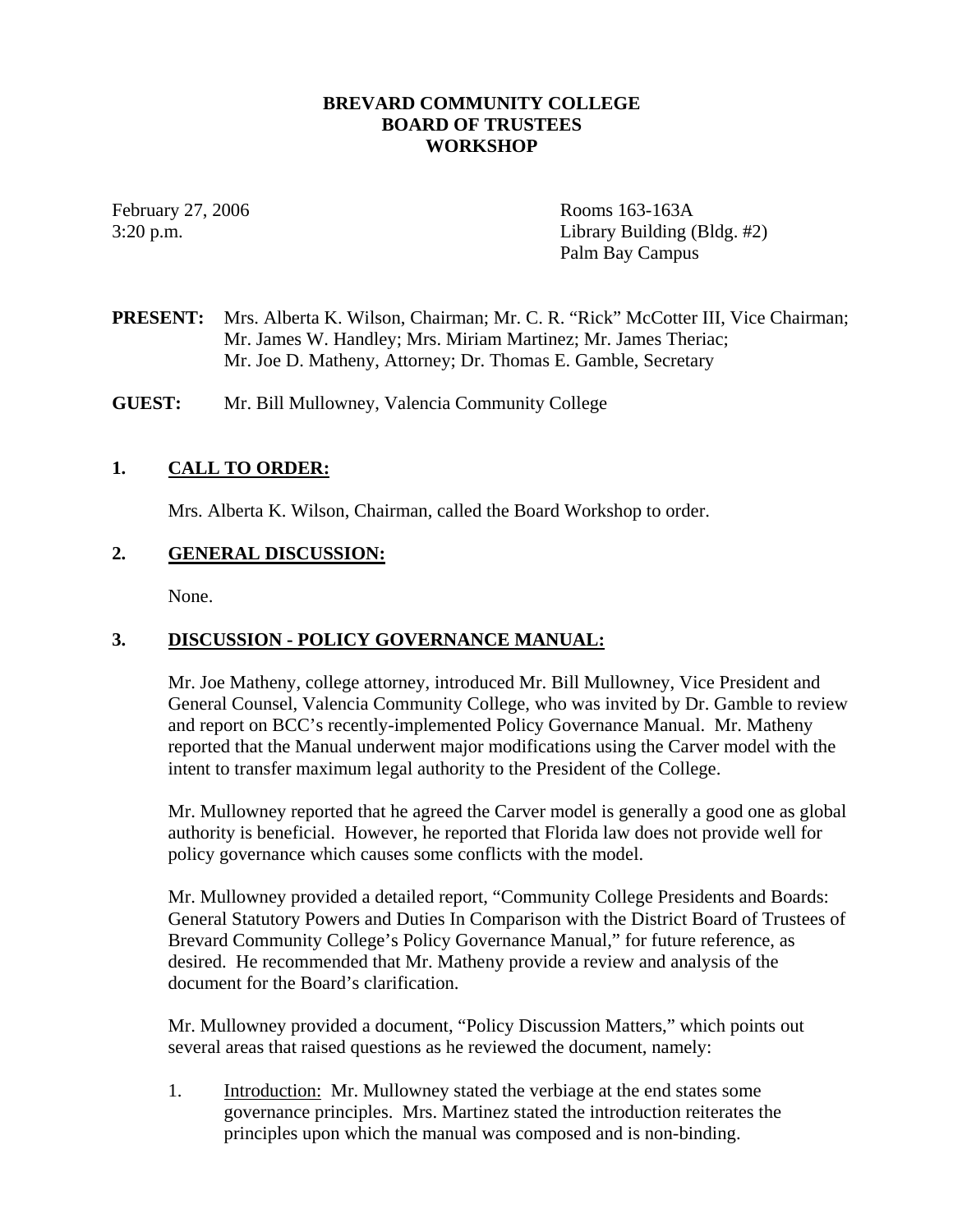- 2. 200.1: Mr. Mullowney stated the language is too vague and he suggested injecting more permissive language to allow flexibility as this is not meant to be a zero tolerance policy.
	- a. The statement, "Promise or imply guaranteed employment to anyone.." could be open to interpretation as a Continuing Contract could be considered a guarantee of employment unless terminated for cause.
	- b. Mr. Mullowney asked if the gender equity section applied specifically to Title IX. Mr. Matheny stated that it was included according to state statute. Mr. Mullowney stated the statement may be too narrow and suggested defining as non-discrimination.
- 3. 200.2: Mr. Mullowney stated 200.2 was good on harassment guidelines but very low-key on the concept of non-discrimination. He recommended that nondiscrimination be defined similar to 100.3.A on page seven of the Manual. He also noted that a second statement on an implementation is included, which goes against the Carver model. In this case, Mr. Mullowney agreed it should remain.
- 4. 200.7: Mr. Mullowney commented 200.7 was a good policy as the Board should define parameters, but recommend revising an earlier statement that "the President is the sole employee of the Board." Mrs. Martinez suggested leaving the foregoing verbiage with the clarification that 200.7 defines the standards required by the Board of employees. Mr. Mullowney stated that Sections A, B, C and E are all connected with legal requirements. However, Section D is not, so perhaps Section D should be removed and placed into a separate policy promulgated by the President dealing with specific standards of conduct.

Mr. Mullowney stated Section E is subjective and difficult to enforce and suggested it be deleted and included as a Human Resource policy. Mrs. Martinez agreed that this should be deleted as it is covered under Section C.

- 5. 200.10: Mr. Mullowney recommended leaving the first paragraph; the second paragraph is procedural and could be removed.
- 6. 300.0: Mr. Mullowney recommended adding "As a matter of principle," to avoid the legal imperative that the President is the only employee of the Board. This would then allow the Board's hiring of an internal auditor, etc. He suggested making reference to the Boards' statutory role with regard to strategic planning. Mr. Mallowney suggested Mr. Matheny could draft these changes appropriately.
- 6. 300.2 to .4: Mr. Mullowney questioned whether all the Presidential Evaluation forms, etc. should be a part of the Policy Manual. Modifications would be easier if they were maintained in a separate document outside the policy, i.e. Appendix or in the Board Procedure Manual to make changes without going through the whole process. Mrs. Martinez stated having everything in one book helps because if it were maintained outside of the book it might be forgotten. Mr. Mullowney stated it could remain in the book, but not as a "policy." Policies should be written for issues which are consistent and enduring.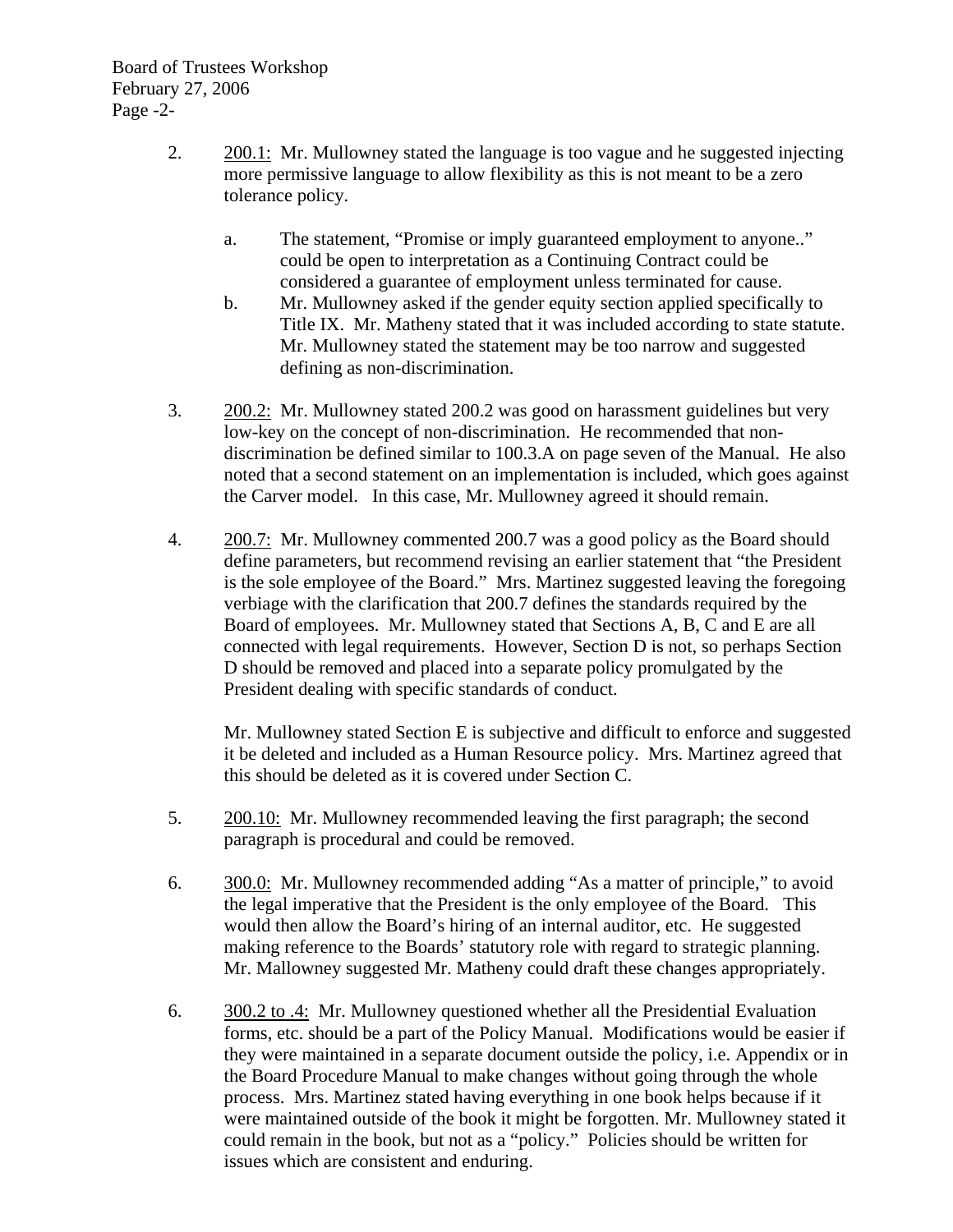- 7. 300.6: Mr. Mullowney suggested integrating limitations and powers/duties of the President into one policy (i.e. integrate 300.8). Knowing that the law points out the powers and duties of a President in a detailed way, these items could be covered in the contract to allow for change. He also suggested clarification of the Board of Trustees' statutory duty for establishing the personnel program of the college
- 8. 300.7: Mr. Mullowney recommended removing the reference to specific holidays to allow flexibility. There could be created a policy that gives the President the authority to create the college schedule, which he has under law, and let the calendar be a matter of procedure. Mrs. Martinez said it was added as advised by Mr. Matheny.
- 9. 300.8: See comment for 300.6 (above).
- 10. 400.0 to .2: Mr. Mullowney reported these policies deal with some board processes, but might be folded into a larger policy of by-laws. This is not required, but helps make consistent decisions and avoid legal controversy. Mr. Mullowney provided copy of Valencia by-laws for review and consideration.
- 11. 400.3: Mr. Mullowney stated policy 400.3 contains very little information on the business administration side of the finances.

Mr. Mullowney reported the Policy Governance Manual, as written, is thorough and would be fine as is; however, he suggested specific policy modifications which were spelled out in his report "Review: The District Board of Trustees of Brevard Community College's Policy Governance Manual." A list of Policy additions is also included in the aforementioned report. He indicated the comments are self-explanatory; however, pointed out that it is important to note that a statement that for both students and employees, the Board is allowed to consider past conduct in their decisions regarding enrollment and employment be included. He reported such a statement is utilized at Valencia for anyone wishing to enroll or apply for employment with a history of sexual offenses. The Board requested a sample of Valencia's verbiage regarding these suggested policies, especially those dealing with Intellectual Property and Academic Freedom. Mr. Mullowney, in reference to personnel contract forms, stated that Valencia Community College's Board drafted verbiage that any contracts developed under the policy would be deemed prescribed by the board. The rule changed that originally required a State Board of Education (SBOE) contract form; to allow that a community college could create their own contract if authority is prescribed by the board. Mr. Mullowney will forward the Valencia resolution for review of verbiage. He further suggested that a statement regarding delegation of authority be added, such as "Unless expressly prohibited by law, the Board delegates all necessary power and authority to the President."